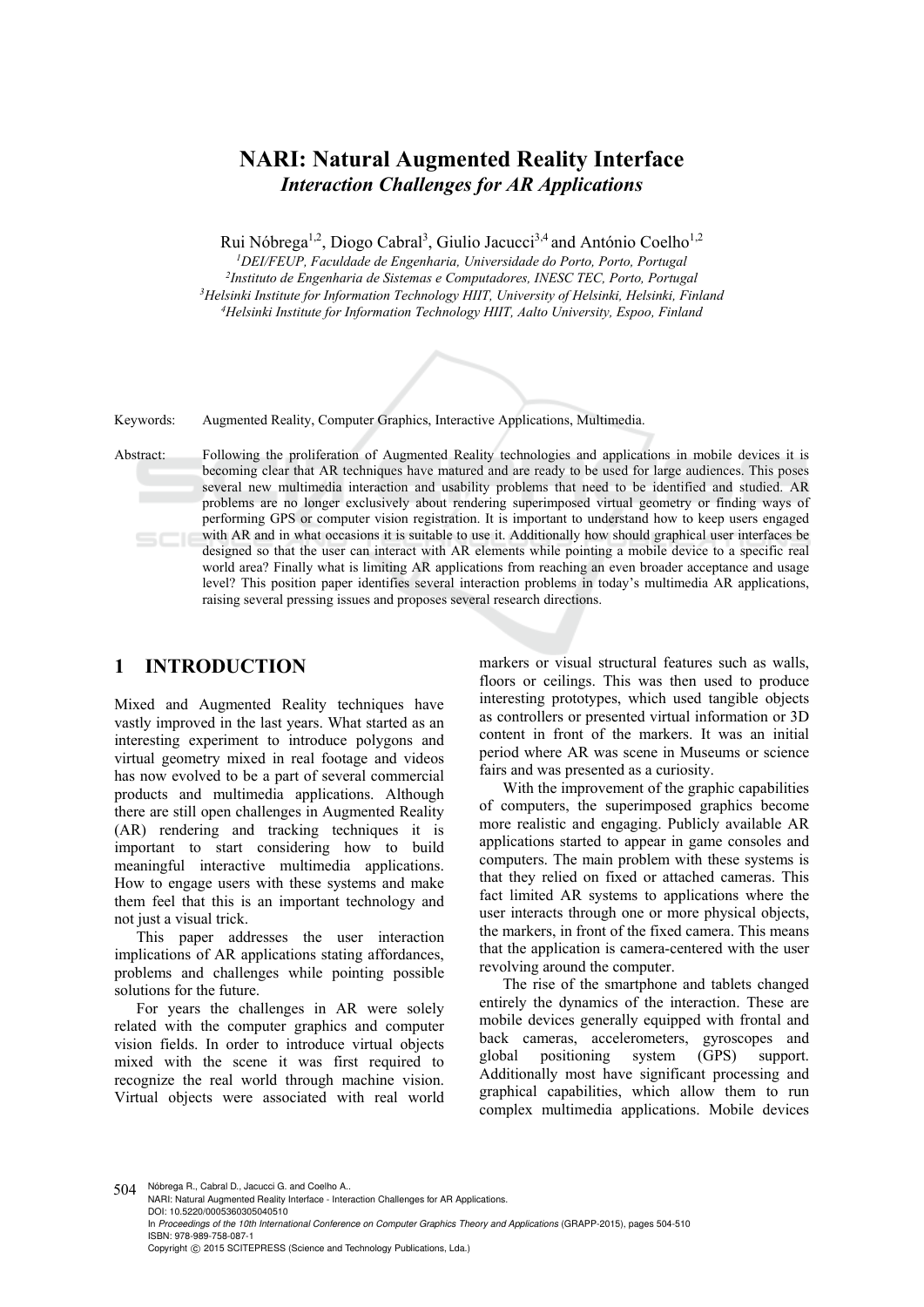have the advantage of supporting AR applications in the wild, outdoors or out of controlled environments. In AR mobile applications the interaction is mostly centered in the user's surrounding environment and location. The advent of smart glasses will eventually change the interaction paradigm because the user will be able to use augmented reality seamlessly without having to point a mobile device.

Current AR commercial applications are mainly available for mobile devices, such as mobile phones or tablets, although with some exceptions in game consoles. The general reaction to these applications has been mixed (Piumsomboon et al. 2014). They usually cause a very positive first reaction but are quickly ignored in the long run. This leads us to the main research questions, which need to be addressed about Augmented Reality applications. It is important to define where it is useful to use AR and when it is not, additionally how the interaction takes place, and should AR be the main showcase technology or just a helping technique. Summarizing these are the main open research questions discussed in this position paper:

- 1. In what locations or events should AR be used? In the street, at home, outdoors or indoors.
- 2. What kind of AR applications are being used? Which ones are having success? Navigation, board games, advertising experiences?
- 3. How should interaction take place? How do people hold or wear their devices while using AR applications? What can they do while pointing a camera and holding a device?
- 4. Where is AR suitable? As a stand-alone graphical application or as a popup feature inside a larger application?

Now that AR applications are becoming more common it is important to have guidelines and metrics to understand what works and what does not. Former surveys such as Zhou et al. (Zhou et al. 2008) have fairly summarized the state-of-art of the AR technology, it is important now to study the interaction implications of such systems in order to create better, improved graphical and multimedia applications. In this paper we discuss the concept of Natural Augmented Reality Interfaces (NARI) based on Natural User Interfaces (NUI) and creating a parallel to the Tangible User Interfaces (TUI). The next sections will provide research directions that we believe should be followed in the future.

#### **2 AR APPLICATIONS**

Mixed and Augmented Reality systems have been around for many years (Azuma 1997). The first experimental prototypes date back from the 1970s but they lacked the graphical processing power to effectively implement the concept. In the last decade several commercial applications emerged in game consoles (e.g., EyePet<sup>1</sup>), design (e.g., Atelier Pfister<sup>2</sup>), and GPS navigation (e.g., Layar<sup>3</sup>, Junaio<sup>4</sup>) or advertising. Augmented Reality (AR) has imposed itself mainly in non-critical environments but there is still a large discussion about its industrial applications (Fite-Georgel 2011). There are currently several frameworks such as ARToolKit<sup>5</sup>, Vuforia<sup>6</sup> or Metaio<sup>7</sup>, which enable the development of mixed and augmented reality applications using different techniques.

Every augmented reality system has to essentially solve two problems: registration/tracking and superimposition. In the registration phase it is required to acquire the location where the virtual information will be placed. Typically GPS/compass or feature processing are used. After the registration, the virtual information has to be rendered correctly in 2D or 3D (using pose estimation in 3D) in the correct spot. Depending on the type of registration and devices (hand-held or headset) the interaction with the AR system will be different. There are many different types of AR interactive applications. Some (Takeuchi and Perlin 2012) augment the reality by deforming it and giving more screen space to important objects such as important sites and monuments.

#### **2.1 Sensor and GPS based AR**

The simplest AR systems use the GPS position and the compass to track the location where the information will be rendered. The virtual information is usually displayed using the "bubble metaphor" (Takeuchi and Perlin 2012), where the size of the bubble depends on relevance and the distance of the information to the user. This means that several labels located at a certain geo-referenced place will be fighting for attention in the screen thus

<sup>&</sup>lt;sup>1</sup> Eye Pet, Playstation game, http://www.eyepet.com/.<br>
<sup>2</sup> Atelier Pfister, http://www.atelierpfister.ch/app.<br>
<sup>3</sup> Layar, GPS AR application, http://www.layar.com/.<br>
<sup>4</sup> Junaio, GPS AR application, http://www.junaio.com/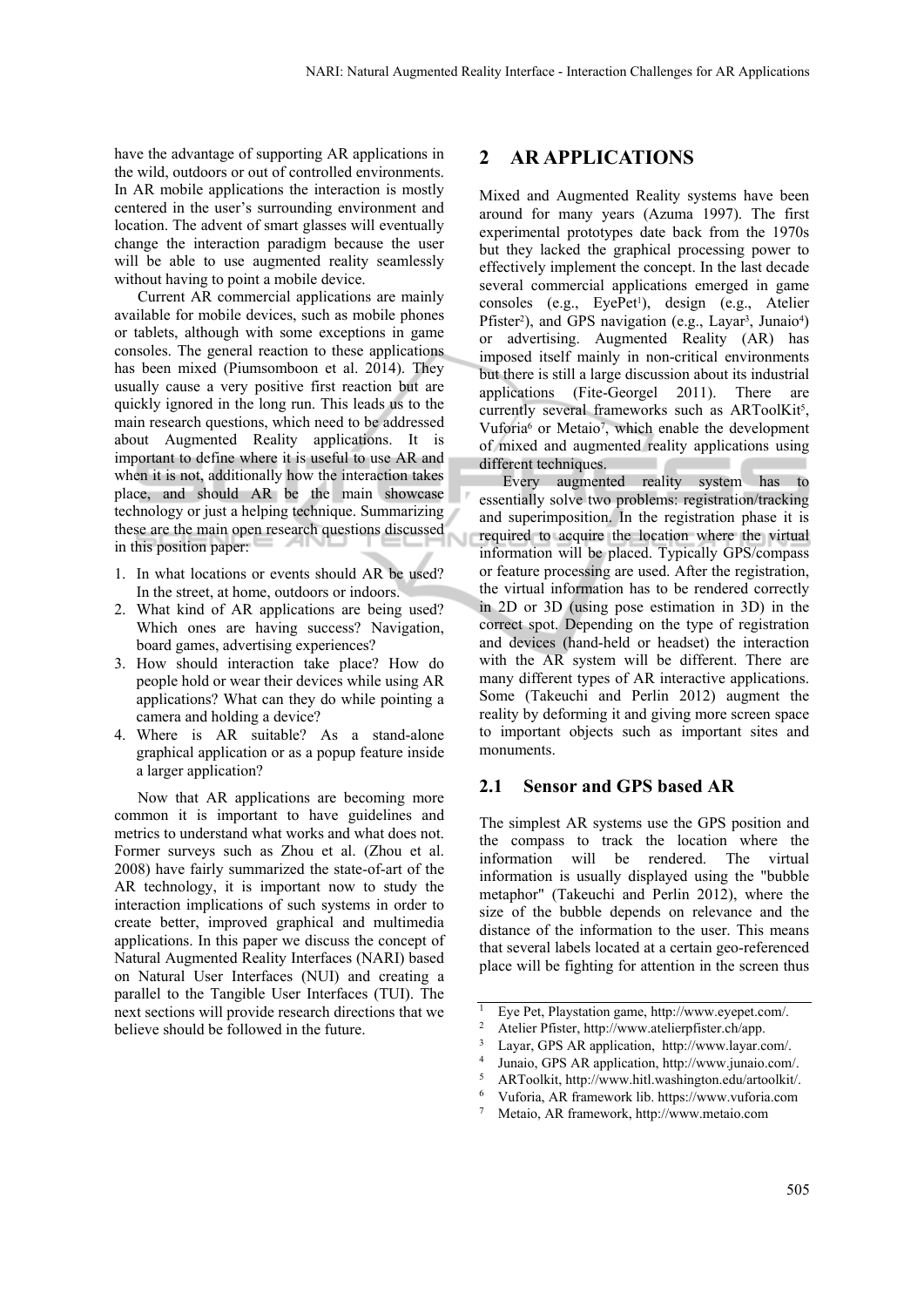creating a confusing interface for the user. Grasset et al. (Grasset et al. 2012) propose a solution, which simplifies the visual clutter of the labels by positioning them in more visible places according to the content of the image. Examples of this type of interaction are the previously mentioned AR platforms Layar and Junaio. Cabral et al. (Cabral et al. 2014) use a zoom mechanism for virtual elements for better visualization of distant augmentations. Others AR apps use special hardware such as headmounted displays (e.g., Google Glass<sup>8</sup>, Epson Moverio9) or accelerometers to detect the floor. The previously mentioned furniture design application Atelier Pfister<sup>2</sup> is an accelerometer based mixed reality application for furniture testing. The orientation of the floor is detected using the device accelerometer and the scene scale is adjusted by comparing the scene with a human figure.

### **2.2 Feature based AR**

Another approach widely implemented is using fiducial markers (e.g., ARToolKit) or QR-codes (Turcsanyi-Szabo and Simon 2011) to locate where the virtual information should be displayed in the image. They usually have very distinctive characteristics such as: binary color system, simple geometric form (e.g., quadrilaterals, circles) and known physical size. The main disadvantage of marker systems is the need to introduce a marker in the captured scene, meaning that the user has to have/print a marker and necessarily has to have access to the scene area. Alternatively, the user sees the marker in the world and has to get the specific application to see it augmented.

Markers are ideal for augmented reality because they are simple to track, they can be used to setup a pose estimation algorithm to insert 3D content and the physical size of the marker can be linked to the scale of the virtual object. There are inumerous examples of projects using ARToolKit markers (Sukan et al. 2012; Myojin et al. 2012).

Most recently feature based systems have replaced ARToolKit style markers by image markers (Uchiyama 2011; Tillon and Marchal 2011). Metaio and Vuforia are two software libraries (previously mentioned) for smartphone development, which have successfully commercially explored the concept of image markers for augmented reality. An interesting example is the Ikea 2014 catalogue

application<sup>10</sup> using AR furniture models which can be introduced in the scene by using the cover of the catalogue as an image marker. Several applications are being developed to augment paper publications such as magazines (Nguyen et al. 2012).

#### **2.2.1 Scene Analysis**

The most recent developments in AR are systems that do not dependent so much on markers and use instead scene analysis and visual element detection.

Using several images descriptors such as SIFT, SURF or FAST or 3D point clouds, several applications (Wagner et al. 2010) have been developed to track features in real-time in smartphones. These applications track different elements instead of visible markers such as planar spaces (Simon 2006) or pre-programmed images (Tillon and Marchal 2011; Nguyen et al. 2012).

The PTAM (Klein and Murray 2007) project automatically detects a plane in the scenario. This is achieved by translating the camera sideways. Using the structure from motion, the 3D scenario is acquired. Using the detected plane, virtual applications can take place on that plane, in the real world. The PointCloud<sup>11</sup> is a framework, which improves the PTAM concept by providing a library to create augmented reality applications in the user real space. The Ball Invasion<sup>12</sup> game is based on a similar system. It has a short tutorial with instructions and animations to illustrate how should the main plane of the game be acquired.

Additional analysis of the scene main lines is important to add other functionalities such as snap to line and automatic alignment of objects (Del Pero et al. 2011). Karsh et al. (Karsch et al. 2011) detect the scene structure from a single image by using a human assisted method where the user is constantly asked to refine the detection by annotating geometry and lights. Other alternatives, based on feature detection in single image (Nóbrega and Correia 2011) are presented by Gupta et al. (Gupta et al. 2011), where the scene layout is detected and free space is studied for the introduction of human models. Liu et al. (Liu et al. 2008) propose an AR system for videos which is based on scene transitions analysis.

<sup>8</sup> Google Glass, http://www.google.com/glass/. 9 Epson Moverio BT-200, http://www.epson.com/cgibin/Store/jsp/Landing/moverio-bt-200-smart-glasses.do

<sup>10</sup> Ikea 2014 catalogue,http://www.ikea.com/ms/en\_AA/ customer\_service/catalogue/catalogue\_2014.html 11 Pointcloud, 13thLab,http://pointcloud.io.

<sup>12</sup> Ball Invasion, http://13thlab.com/ballinvasion/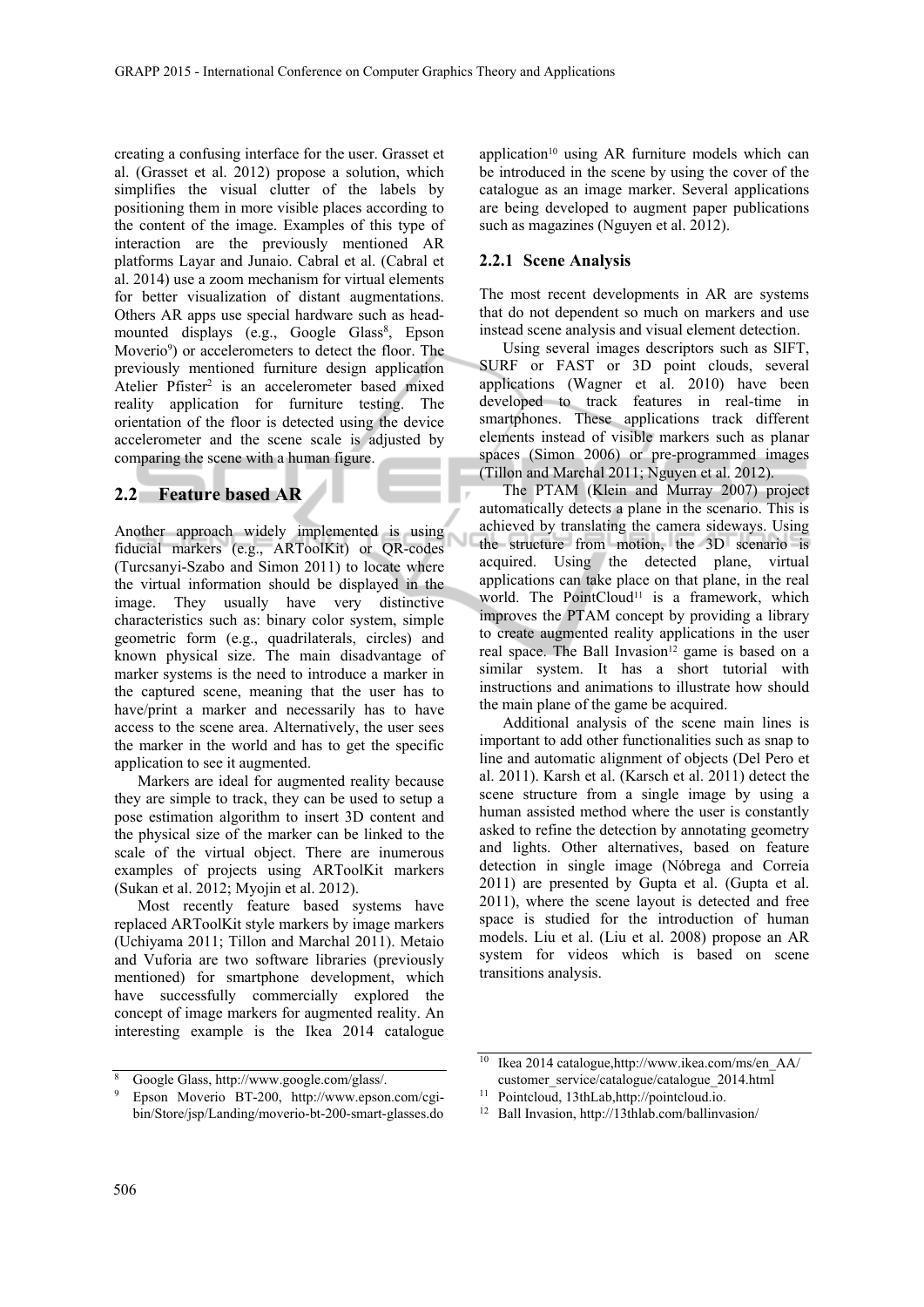## **3 AR ISSUES AND SOLUTIONS**

The main pressing problem in augmented reality is making the general public aware of its existence and how it works. As part of a larger evaluation of an AR application one of the questions assessed the awareness of the public to mixed and augmented reality and to AR applications. The study took place in a classroom during an open science day in a University. For this reason, most of the 81 users were high-school students (80%, with ages between 15 and 19) and were visiting the campus. Before testing an AR application the students were asked the question stated in Table 1. In this young age the users, who were visiting a technology-related university, were mostly very tech-savvy. 83% answered that they possessed or had access to a smartphone or tablet. Even so, the results seen in Table 1 and the follow-up interviews show a highdegree of confusion. Many users had vaguely heard about Augmented Reality and AR apps but most admitted in the interviews that they never tried one. This may mean that AR applications have not yet reached a minimal critical mass capable of generating a follow-up movement and that there is still space for growth in AR.

Table 1: "I understand and I am confortable with the Augmented Reality concept."

| Disagree      |  |  |                |                          | Agree |
|---------------|--|--|----------------|--------------------------|-------|
|               |  |  |                |                          |       |
|               |  |  |                | $\overline{\phantom{a}}$ |       |
| 0<br>$\sigma$ |  |  | າດ<br>$\cup$ . |                          |       |

There are currently hundreds of AR applications, particularly for mobile devices, as stated in section 2. But there are a few areas where we believe that AR is especially suited for. We are currently studying and developing prototypes in the following areas:

- 1. **GIS and Tourism**: tourists are always curious to find more information about the destination where they are and AR may complement location-based information;
- 2. **Live Games and Gamification**, physical board or location games have huge potential because of the multimedia additional feedback AR can provide. Additionally on-site learning through gamification can take advantage of AR;
- 3. **Media Contextual Information and Advertisement**, providing information in the context of a location or a brand. Advertising and marketing are some of the main drivers of AR.

#### **3.1 Graphics and Vision**

Before discussing the interaction aspects of AR application it must be stated that there are still open questions graphics and vision techniques. Most vision recognition techniques are focused in finding real-world markers. One of the main challenges is to additionally detect the 3D structure surrounding the scene and making virtual objects interact with them. As an example, virtual objects should get occluded by real objects, labels and information should be pinned to walls and floor automatically and real world properties should apply to the virtual application (Nóbrega and Correia 2011). Additional integration realism between virtual and real world imposes several challenges in light source detection and reflection (Karsch et al. 2011), texture matching and shadow rendering (see Figure 1).



Figure 1: Example of developed image marker-based AR application simulating shadows of a small tree.

#### **3.2 Interacting with AR**

Following on the idea of creating an AR specific branch of NUI, Natural Augment Reality Interfaces should be a research area devoted to the study of interaction and guidelines for future AR development. Current AR applications are designed to be used outdoors (navigations and location finding) and indoors at home or public spaces (e.g., museums). Outdoors applications face problems (Jacob and Coelho 2011) such as GPS and compass accuracy errors and difficulty in visualizing the screen due to low contrast in sunlight. One of the main problems is related with the mobile device holding position. Users have to point their camera devices forward and hold them in an unnatural way with their arms stretched. This is something that, if repeated or prolonged, can lead to fatigue. One solution (without resorting to glass-based technology) would be to use a map to help the user approach a certain destination and then bring the AR interface only when the user is close enough or when the s/he deliberately presses an AR button. An alternative AR approach that we propose would be to create devices with top facing cameras so that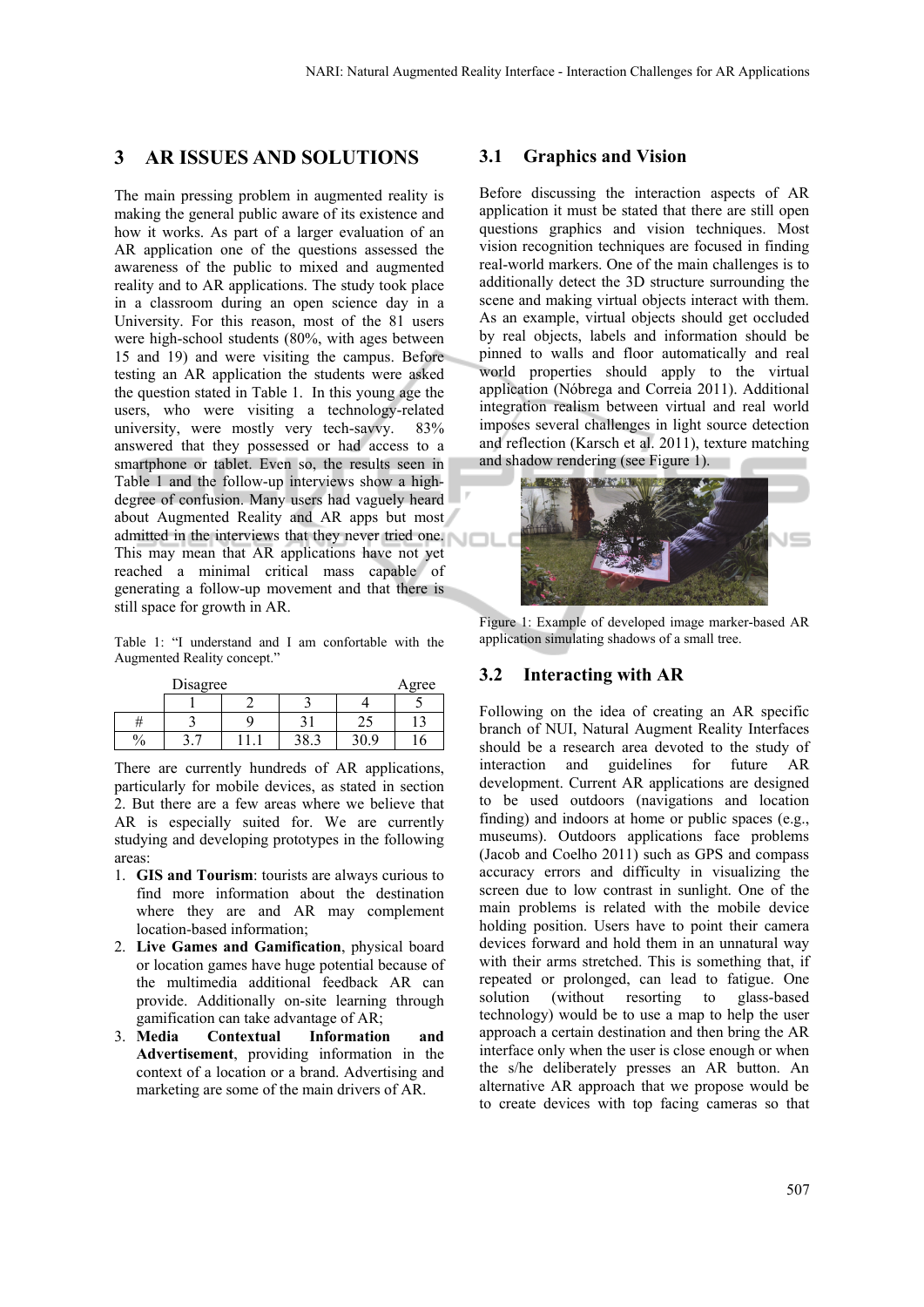users can look down naturally to the device while pointing the camera to the world.

Indoor applications have a much more controlled environment with smaller spaces and controllable illumination. They are ideal to create marker and feature based AR systems. Feature based systems such as previously mentioned Ball Invasion $12$  or Atelier Pfister<sup>2</sup> can bring a large novelty to applications because they can be used in any nonpredefined space. This brings a novelty factor that can be enacted in multimedia interactive productions for entertainment, gamming and advertisement. Without a physical marker games (Jacob et al. 2012) can be played anywhere taking advantage of different detected real world objects. One of the problems with these systems is that they are sometimes harder to initialize requiring a tutorial to capture a small video of the area or tuning the scale of virtual objects against the real world scale.

Marker-based technology is currently the most reliable form of real-time AR. It has been used in games and advertising but also has several interaction problems. Firstly there is the need to have a physical marker available for the user (e.g., the catalogue cover from Ikea). This is somehow complicated for the users because many times it is required for them to print a certain image. This is also the reason why AR is ideal for known brands; their logos are everywhere and are simple to convert into a marker.

In the real world it is somehow difficult to understand AR image markers. Everyone can recognize a QR-code but it is still difficult to understand if something is an AR marker. The app Augment $13$  is an example of an AR browser where physical image markers have a distinctive logo next to them so that users can scan the image and get access to the virtual reality content.

Games and applications based in AR markers also (mostly in indoor applications) have an interaction problem. The user is usually asked to pick a mobile device with their hands and keep it pointed to a certain marker as seen in Figure 1. Additionally if it is an interactive application (e.g., game, or furniture app), users are asked to touch the screen while pointing the device. This is very complicated for most users because they have to hold and point with one hand and touch with the other. The solutions for these problems may rely on designing interfaces that rely solely on thumb interaction or designing a reality freeze feature, as shown in Silva et al. (Silva et al. 2012) for real-time video annotations. This function would allow the

user to pause the interaction, bring the device to a rest position (not pointing), complete several actions in the touch interface and then unfreeze pointing the device again to the marker/world.

#### **4 FUTURE CHALLENGES**

Users are generally very curious about AR technology but after the first impact of surprise they usually (with some exceptions) ignore the applications. Figure 2 presents a chart that represents the current development stage of several technologies.



Figure 2: Gartner 2014 Hype Cycle (http://gartner.com/).

The chart assumes that every technology passes through five stages of public perception and acceptance. It can be seen that Augmented Reality after an initial hype, mostly related with the appearance of ARToolKit, is currently in the Trough of Disillusionment. This means that the technology has matured but the interest in it has diminished. What also can be observed is that it can enter the Slope of Enlightenment at any moment with the increase of reliable applications, which deliver consistent and useful results. Currently, new tools, new devices (hand-held and headsets), libraries and software development kits are having some commercial success (e.g., Vuforia). These developments will increase the opportunities for the development of interactive AR applications making this technology probably enter the Slope of Enlightenment.

Mixed reality applications will also improve with new solutions for the living room where televisions have cameras or are associated with game consoles, which have high-definition cameras. These interactive systems will probably have a larger impact in entertainment and gaming applications while mobile applications can have

<sup>13</sup> Augment, http://augmentedev.com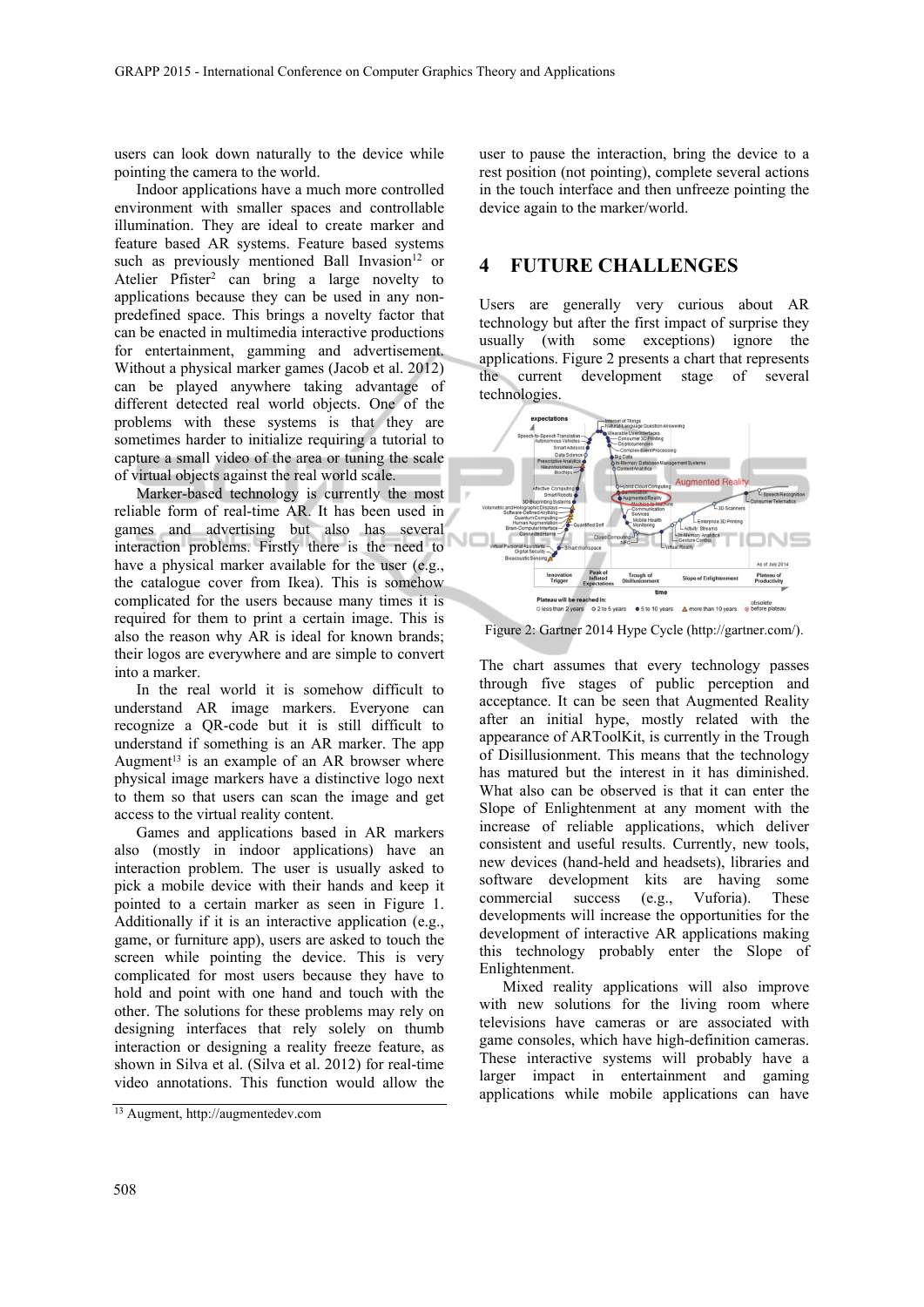additional impact in advertising products and physical spaces.

The graphical visual of AR has evolved dramatically (as seen in Figure 1) and the level of recognition of markers and 3D structures from video as been increasing in performance and accuracy every year (Zhou et al. 2008).

To conclude, the purpose of this position paper was to raise questions about how AR applications are created and how do users interact with them. For this reason it is important to study and focus the attention of the graphics and vision community to the user interaction aspects of AR. This is a necessity so that in the future we continue to see AR graphic applications being able to be used in even more scenarios.

# **ACKNOWLEDGEMENTS**

The Media Arts and Technologies project (MAT), NORTE-07-0124-FEDER-000061, is financed by the North Portugal Regional Operational Programme (ON.2 – O Novo Norte), under the National Strategic Reference Framework (NSRF), through the European Regional Development Fund (ERDF), and by national funds, through the Portuguese funding agency, Fundação para a Ciência e a Tecnologia (FCT). Research also funded by the European Union Seventh Framework Programme (FP7/2007-2013) under grant agreement n°601139 CultAR (Culturally Enhanced Augmented Realities).

### **REFERENCES**

- Azuma, R., 1997. A survey of augmented reality. *Presence-Teleoperators and Virtual Environments, MIT Press*, 4, pp.355–385.
- Cabral, D., Orso, V., El-khouri, Y., Belio, M., Gamberini, L. and Jacucci, G.m 2014. The role of location-based event browsers in collaborative behaviors: an explorative study. In *Proc. of the 8th Nordic Conference on Human-Computer Interaction: Fun, Fast, Foundational (NordiCHI '14) 4*. ACM, 951-954.
- Fite-Georgel, P., 2011. Is there a reality in industrial augmented reality? In *Proc. of ISMAR'11*. IEEE Computer Society, pp. 201–210.
- Grasset, R. et al., 2012. Image-driven view management for augmented reality browsers. In *Proc. of ISMAR'12*. IEEE Computer Society, pp. 177–186.
- Gupta, A. et al., 2011. From 3D scene geometry to human workspace. In *Proceedings of the IEEE Conference on Computer Vision and Pattern Recognition (CVPR'11)*. IEEE Computer Society, pp. 1961–1968.
- Jacob, J. and Coelho, A. 2011. Issues in the Development of Location-Based Games, *International Journal of Computer Games Technology*, vol. 2011, Article ID 495437, 7 pages.
- Jacob, J., Silva, H., Coelho, A. and Rodrigues, R., 2012. Towards Location-based Augmented Reality games. In *Procedia Computer Science*, Volume 15, pp. 318- 319.
- Karsch, K., Hedau, V. and Forsyth, D., 2011. Rendering synthetic objects into legacy photographs. *ACM Transactions on Graphics (TOG)*, 30(6), pp.1–12.
- Klein, G. and Murray, D., 2007. Parallel tracking and mapping for small AR workspaces. In *Proc. of ISMAR'07*. IEEE Computer Society, pp. 1–10.
- Liu, H. et al., 2008. A generic virtual content insertion system based on visual attention analysis. In *Proceedings of the 16th ACM international conference on Multimedia (MM '08)*. ACM, pp. 379–388.
- Myojin, S., Sato, A. and Shimada, N., 2012. Augmented reality card game based on user-specific information control. In *Proceedings of the 20th ACM international conference on Multimedia (MM'12)*. ACM, pp. 1193– 1196.
- Nguyen, V. et al., 2012. Augmented media for traditional
- magazines. In *Proceedings of the Third Symposium on Information and Communication Technology (SoICT '12)*. ACM, pp. 97–106.
- Nóbrega, R. and Correia, N., 2011. Design your room: adding virtual objects to a real indoor scenario. In *ACM SIGCHI Conference on Human Factors in Computing Systems (CHI'11)*. ACM, pp. 2143–2148.
- Nóbrega, R. and Correia, N., 2011. Magnetic augmented reality: virtual objects in your space. In *Proceedings of the International Working Conference on Advanced Visual Interfaces (AVI'11)*. ACM, pp. 332–335.
- Del Pero, L. et al., 2011. Sampling bedrooms. In *Proceedings of the IEEE Conference on Computer Vision and Pattern Recognition (CVPR'11)*. IEEE Computer Society, pp. 2009–2016.
- Piumsomboon, T. et al., 2014. Grasp-Shell vs gesturespeech: A comparison of direct and indirect natural interaction techniques in augmented reality. In Proc. of *ISMAR'14*. IEEE Computer Society, pp. 73–82.
- Silva, J., Cabral, D., Fernandes, C. and Correia, N., 2012. Real-time annotation of video objects on tablet computers. In *Proc. of the 11th International Conference on Mobile and Ubiquitous Multimedia (MUM'11)*. ACM, p. n.19.
- Simon, G., 2006. Automatic online walls detection for immediate use in AR tasks. In *Proc. of ISMAR'06*. Santa Barbara, CA, USA: IEEE Computer Society, pp.  $4 - 7$
- Sukan, M., Feiner, S. and Energin, S., 2012. Manipulating virtual objects in hand-held augmented reality using stored snapshots. In *2012 IEEE Symposium on 3D User Interfaces (3DUI'12)*. Costa Mesa, CA, USA: IEEE Computer Society, pp. 165–166.
- Takeuchi, Y. and Perlin, K., 2012. ClayVision: The (elastic) image of the city. In *Proceedings of the 2012 ACM annual conference on Human Factors in*